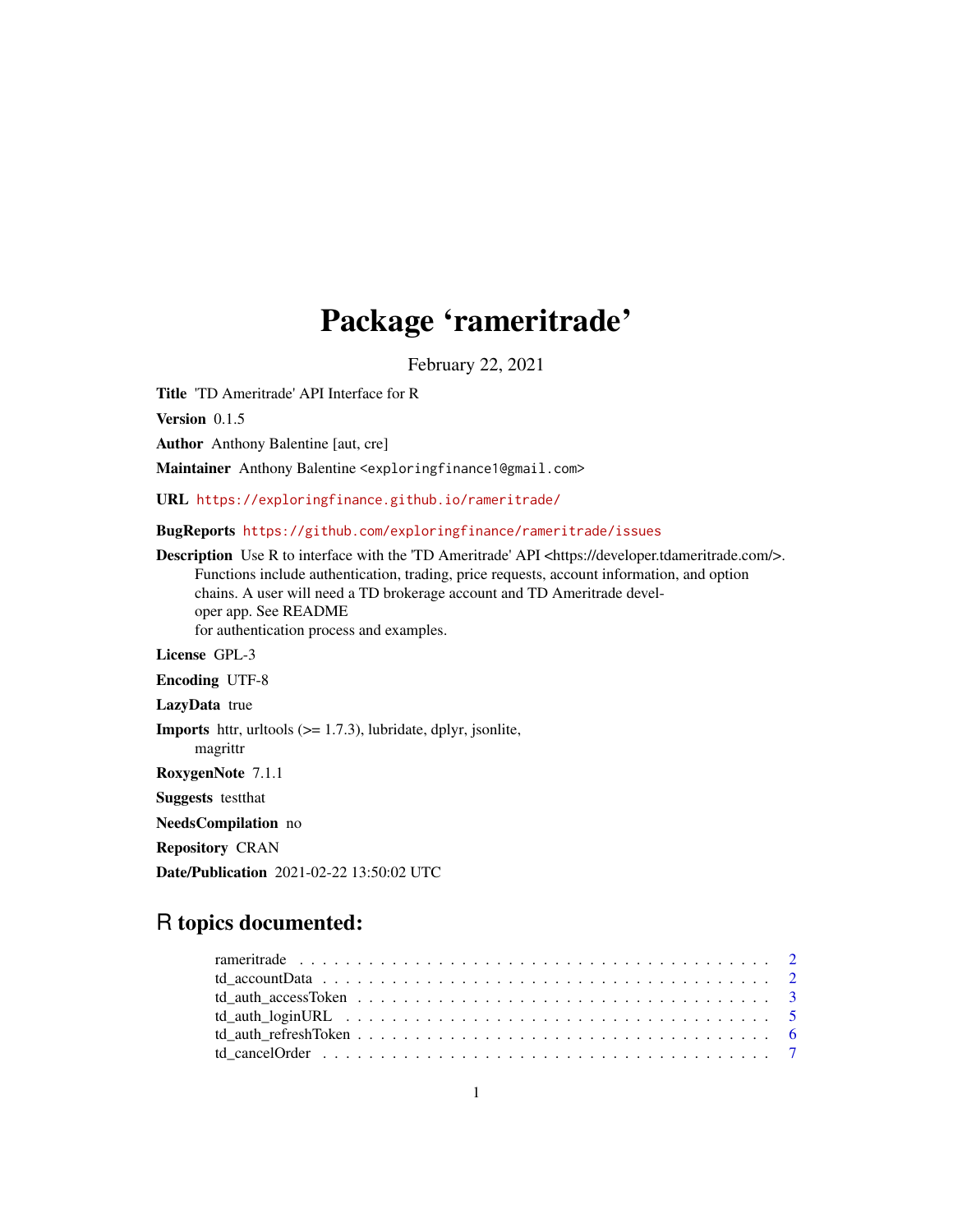#### <span id="page-1-0"></span>2 td\_accountData

| Index |  |
|-------|--|

rameritrade *rameritrade: A package for using the TD Ameritrade API*

#### Description

The rameritrade package provides four categories of important functions:

- 1. authenticating into a TD Brokerage account
- 2. working with orders
- 3. getting account information
- 4. pulling pricing/market data

#### Details

Details for the functions can be found within the function help pages. Detailed examples also available within the README.

td\_accountData *Get account balances positions, and orders returned as a list*

#### Description

Retrieves a account data for the accounts linked to the Access Token

#### Usage

```
td_accountData(output = "df", accessToken = NULL)
```

| output      | Use 'df' for a list of 3 data frames containing balances, positions, and orders.                                                                         |
|-------------|----------------------------------------------------------------------------------------------------------------------------------------------------------|
|             | Otherwise the data will be returned as a list of lists                                                                                                   |
| accessToken | A valid Access Token must be set using td_auth_accessToken. The most re-<br>cent Access Token will be used by default unless one is manually passed into |
|             | the function.                                                                                                                                            |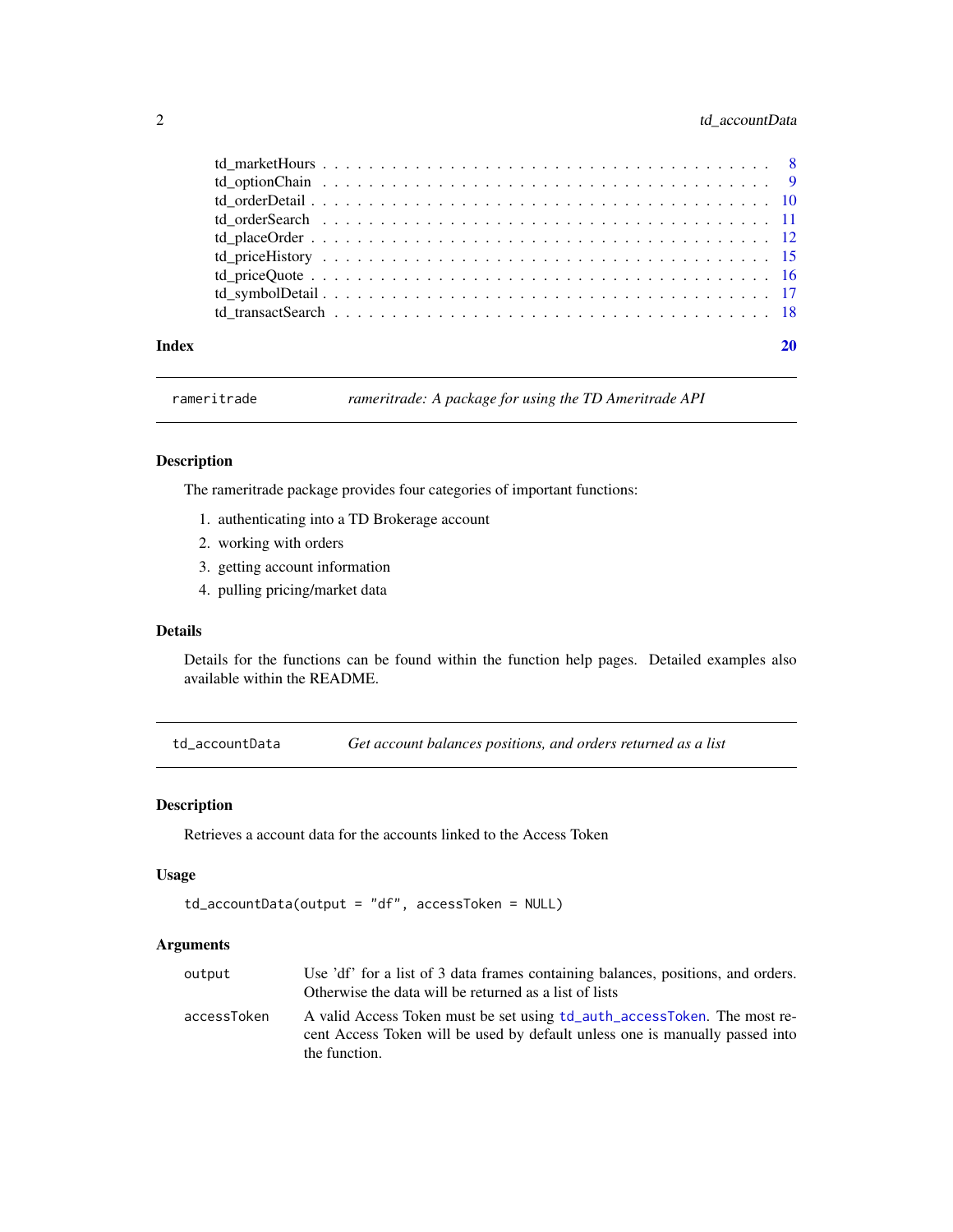<span id="page-2-0"></span>The output will be either a list of three data frames or a list of three lists that contain balances, positions, and orders for TD Ameritrade accounts linked to the access token. For historical orders, see [td\\_orderSearch](#page-10-1). The default is for a data frame output which is much cleaner.

#### Value

a list of requested account details

#### Examples

## Not run:

```
# Get stored refresh token
refreshToken = readRDS('/secure/location/')
```

```
# Generate a new access token
accessToken = td_auth_accessToken(refreshToken, 'consumerKey')
```

```
# Passing the accessToken is optional. The default will return balances
asDF = td_accountData()
asList = td_accountData('list',accessToken)
```
## End(Not run)

<span id="page-2-1"></span>td\_auth\_accessToken *Auth Step 3: Get Access Token*

#### Description

Get a new Access Token using a valid Refresh Token

#### Usage

td\_auth\_accessToken(consumerKey, refreshToken)

| consumerKey  | TD generated Consumer key for the registered TD app. Essentially an API key. |
|--------------|------------------------------------------------------------------------------|
| refreshToken | An existing Refresh Token generated using td_auth_refreshToken               |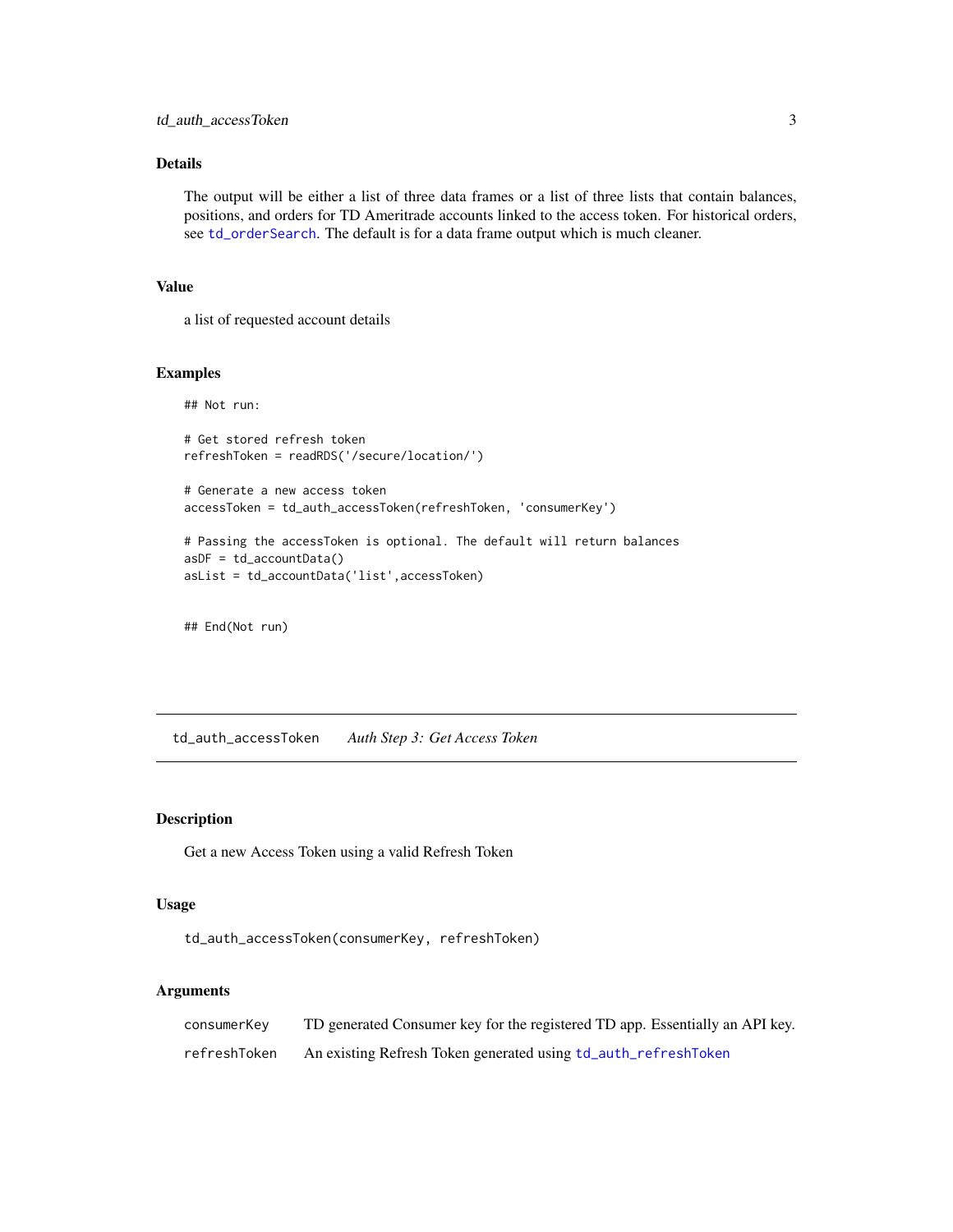<span id="page-3-0"></span>An Access Token is required for the functions within rameritrade. It serves as a user login to a TD Brokerage account. The token is valid for 30 minutes and allows the user to place trades, get account information, get order history, pull historical stock prices, etc. A Refresh Token is required to generate an Access Token. [td\\_auth\\_refreshToken](#page-5-1) can be used to generate Refresh Tokens which stay valid for 90 days. The Consumer Key is generated automatically when an App is registered on the [TD Ameritrade Developer](https://developer.tdameritrade.com/) site. By default, the Access Token is stored into options and will automatically be passed to downstream functions. However, the user can also submit an Access Token manually if multiple tokens are in use (for example: when managing more than one log in.)

When running this function manually (i.e. through RStudio), the function will check for a default Access Token. If the default Access Token has not expired, the user will be prompted to verify a new Access Token is desired. This may be the case if more than one TD login is being used. When running this function in a non-interactive environment (i.e. CRON Job), the default behavior will be to refresh the Access Token.

DISCLOSURE: This software is in no way affiliated, endorsed, or approved by TD Ameritrade or any of its affiliates. It comes with absolutely no warranty and should not be used in actual trading unless the user can read and understand the source code. The functions within this package have been tested under basic scenarios. There may be bugs or issues that could prevent a user from executing trades or canceling trades. It is also possible trades could be submitted in error. The user will use this package at their own risk.

#### Value

Access Token that is valid for 30 minutes. By default it is stored in options.

#### See Also

[td\\_auth\\_loginURL](#page-4-1) to generate a login url which leads to an authorization code, [td\\_auth\\_refreshToken](#page-5-1) to generate a Refresh Token using an existing Refresh Token or an authorization code with a callback URL when logging in manually, [td\\_auth\\_accessToken](#page-2-1) to generate a new Access Token

#### Examples

## Not run:

```
# A valid Refresh Token can be fed into the function below for a new Access Token
refreshToken = readRDS('/secure/location/')
accessToken = td_auth_accessToken('TD_CONSUMER_KEY', refreshToken)
```
## End(Not run)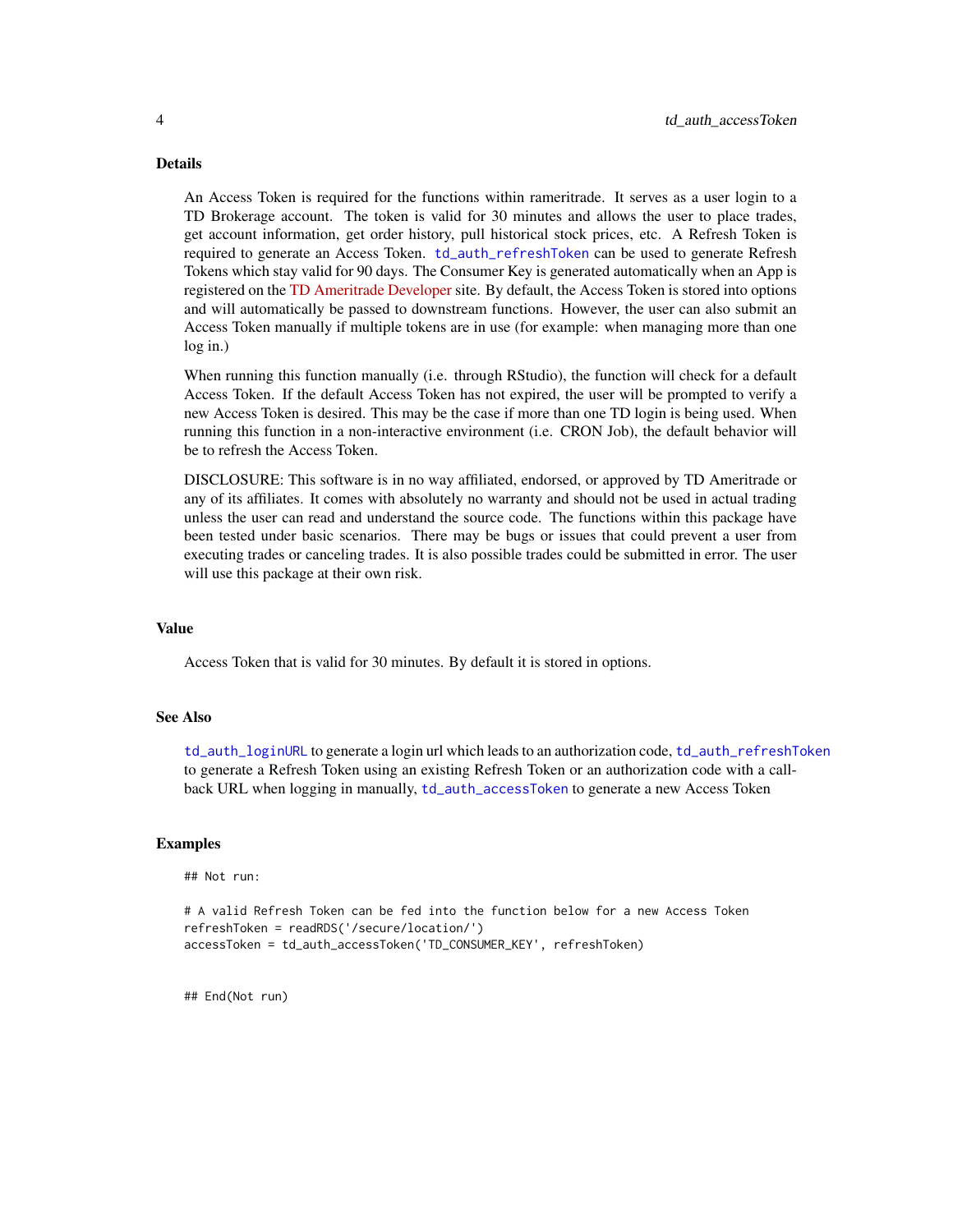#### <span id="page-4-1"></span><span id="page-4-0"></span>**Description**

Create URL to grant App access to a TD Brokerage account

#### Usage

td\_auth\_loginURL(consumerKey, callbackURL)

#### Arguments

| consumerKey | TD generated Consumer key for the registered TD app. Essentially an API key. |
|-------------|------------------------------------------------------------------------------|
| callbackURL | User generated Callback URL for the registered TD app                        |

#### Details

To use the TD Ameritrade API, both a TD Brokerage account and a registered developer app are required. The developer app functions as a middle layer between the brokerage account and the API. A developer app should be registered on the [TD Ameritrade Developer](https://developer.tdameritrade.com/) site. Once logged in to the developer site, use My Apps to register an application. An App will have a Consumer Key provided by TD that functions as an API key. The Consumer Key is auto generated and can be found under My Apps > Keys. The user must also create a Callback URL. The Callback URL can be anything. The example below assumes the Callback URL is https://myTDapp.

This function will use these two inputs to generate a URL where the user can log in to their standard TD Ameritrade Brokerage Account and grant the application access to the brokerage account, enabling the API. The Authorization Code generated at the end of the log in process will feed into [td\\_auth\\_refreshToken](#page-5-1). For questions, please reference the [TD Ameritrade Authentication FAQ](https://developer.tdameritrade.com/content/authentication-faq) or see the examples in the rameritrade readme. If the callback URL uses punctuation, numbers, or an IP (e.g. 127.0.0.0.1), the output of this function may not work. Please reference the TD documentation to create the appropriate URL.

#### Value

login url to grant app permission to TD Brokerage account

#### See Also

[td\\_auth\\_loginURL](#page-4-1) to generate a login url which leads to an authorization code, [td\\_auth\\_refreshToken](#page-5-1) to generate a Refresh Token using an existing Refresh Token or an authorization code with a callback URL when loggin in manually, [td\\_auth\\_accessToken](#page-2-1) to generate a new Access Token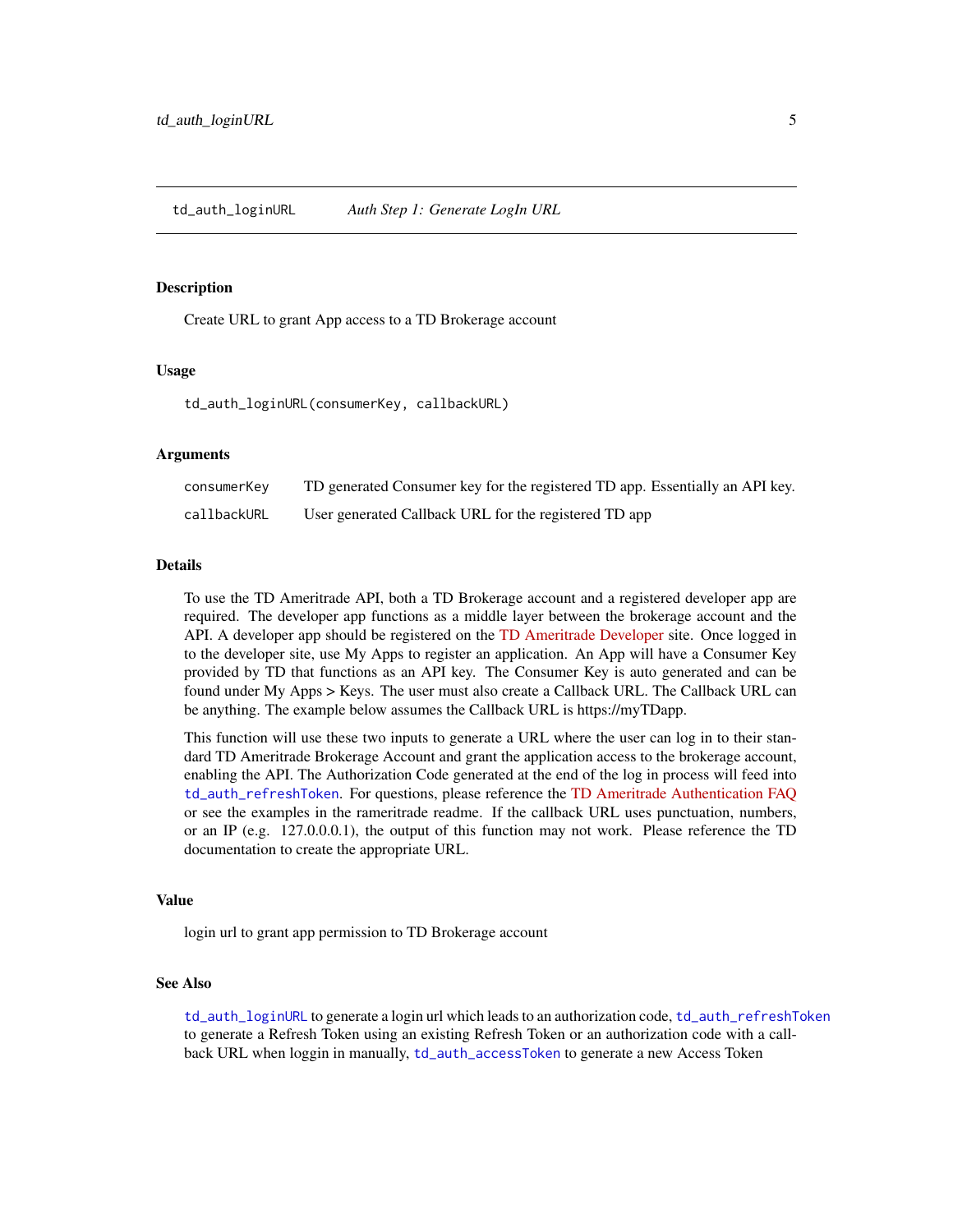#### Examples

## Not run:

```
# Visit the URL generated from the function below to log in to a TD Brokerage account
# Once a successful log in is completed the landing page will be a blank page
# The full URL of the landing page is the Authorization Code for td_auth_refreshToken
loginURL = td_auth_loginURL('https://myTDapp','consumerKey')
## End(Not run)
```
<span id="page-5-1"></span>td\_auth\_refreshToken *Auth Step 2: Obtain Refresh Token*

#### Description

Get a Refresh Token using the Authorization Code or an existing Refresh Token

#### Usage

td\_auth\_refreshToken(consumerKey, callbackURL, codeToken)

#### Arguments

| consumerKey | TD generated Consumer key for the registered TD app. Essentially an API key.                                                            |
|-------------|-----------------------------------------------------------------------------------------------------------------------------------------|
| callbackURL | User generated Callback URL for the registered TD app                                                                                   |
| codeToken   | Will be either an authorization code when manually logging in or a Refresh<br>Token if the current Refresh Token is nearing expiration. |

#### Details

Once a URL has been generated using [td\\_auth\\_loginURL](#page-4-1), a user can visit that URL to log into a TD brokerage account, granting the TD app access to the account. Once the button "Allow" is pressed, the user will be redirected, potentially to "This site can't be reached". This indicates a successful log in. The URL of this page contains the Authorization Code. Paste the entire URL, not just the Authorization Code, into td\_auth\_refreshToken. The authorization code will be an extremely long alpha numeric string starting with 'https'.

The output of td auth refreshToken will be a Refresh Token which will be used to gain access to the TD Brokerage account(s) going forward. The Refresh Token will be valid for 90 days. Be sure to save the Refresh Token to a safe location or the manual log in process will be required again. The user can use td\_auth\_refreshToken to reset the token before expiration.

The Refresh Token output should be saved in a very safe location, but also accessible. It will be needed to generate an Access Token using [td\\_auth\\_accessToken](#page-2-1), which is used for general account access. The Access Token expires after 30 minutes.

<span id="page-5-0"></span>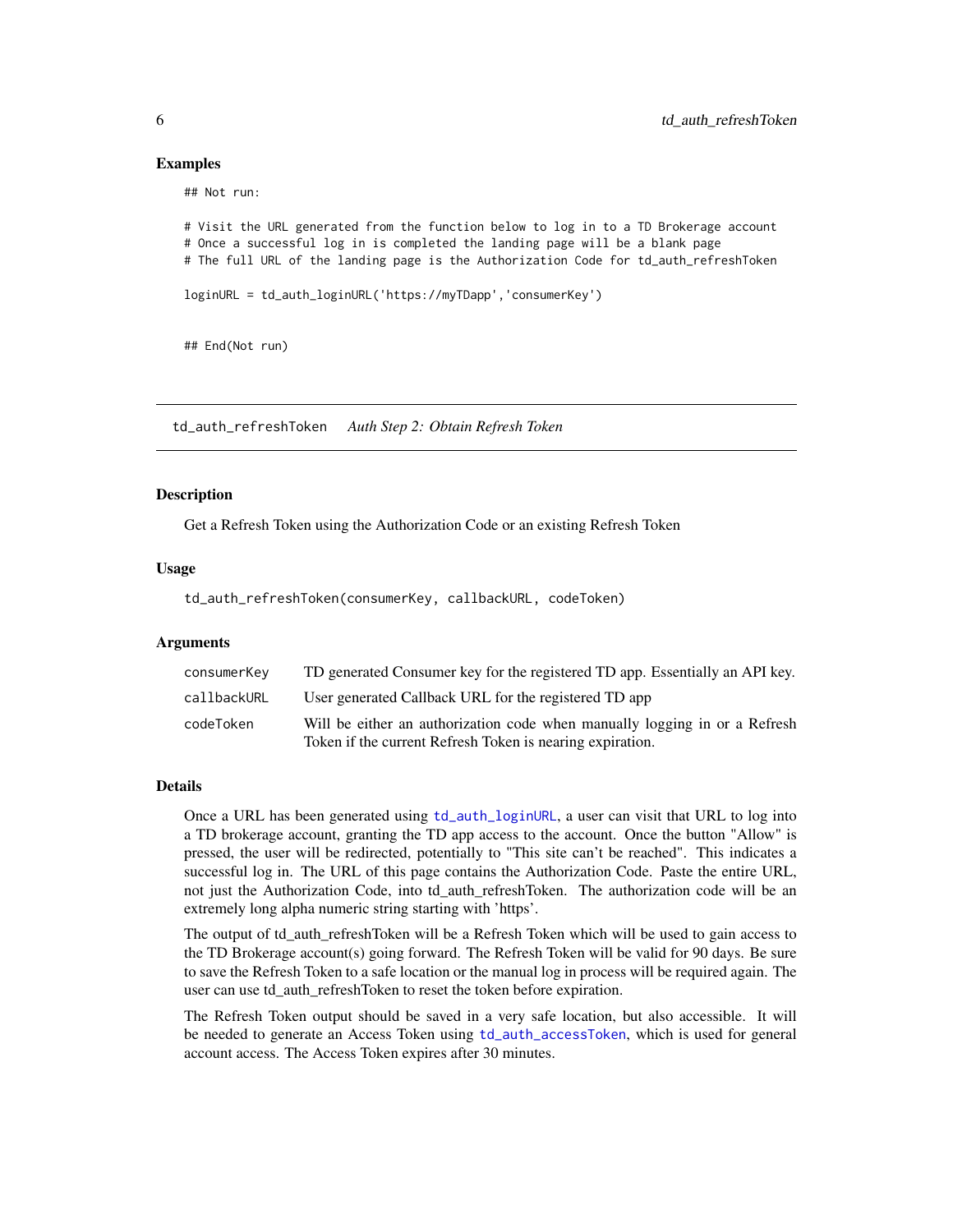#### <span id="page-6-0"></span>td cancelOrder 7 and 2008 7 and 2008 7 and 2008 7 and 2008 7 and 2008 7 and 2008 7 and 2008 7 and 2008 7 and 2008 7 and 2008 7 and 2008 7 and 2008 7 and 2008 7 and 2008 7 and 2008 7 and 2008 7 and 2008 7 and 2008 7 and 200

Note: When running this function interactively (e.g. through RStudio) using an existing Refresh Token, the function will check the days left until expiration for the Refresh Token being passed. If the remaining time is greater than 15 days, the user will be prompted to verify that a new Refresh Token should be created. The user can select to request a new token, but there is no net benefit in doing so and TD encourages limiting new token generation. When running this function in a non-interactive environment (e.g. CRON Job), if the remaining time until expiration is greater than 15 days, the default behavior will be to NOT reset the Refresh Token because the new token will have the same access and capabilities as the existing token.

#### Value

Refresh Token that is valid for 90 days

#### See Also

[td\\_auth\\_loginURL](#page-4-1) to generate a login url which leads to an authorization code, [td\\_auth\\_refreshToken](#page-5-1) to generate a Refresh Token using an existing Refresh Token or an authorization code with a callback URL when logging in manually, [td\\_auth\\_accessToken](#page-2-1) to generate a new Access Token

#### Examples

## Not run:

```
# Initial access will require manually logging in to the URL from td_auth_loginURL
# After a successful log in, the URL authorization code can be fed with a callbackURL
refreshToken = td_auth_refreshToken(consumerKey = 'TD_CONSUMER_KEY',
                                    callbackURL = 'https://myTDapp',
                                  codeToken = 'https://myTDapp/?code=Auhtorizationcode')
# If an existing Refresh Token exists. Pass this. CallbackURL is not needed.
refreshToken = readRDS('/secure/location/')
refreshToken = td_auth_refreshToken(consumerKey = 'TD_CONSUMER_KEY',
                                   codeToken = refreshToken)
```
# Save the Refresh Token somewhere safe where it can be retrieved saveRDS(refreshToken,'/secure/location/')

## End(Not run)

td\_cancelOrder *Cancel an Open Order*

#### Description

Pass an Order ID and Account number to cancel an existing open order

#### Usage

```
td_cancelOrder(orderId, accountNumber, accessToken = NULL)
```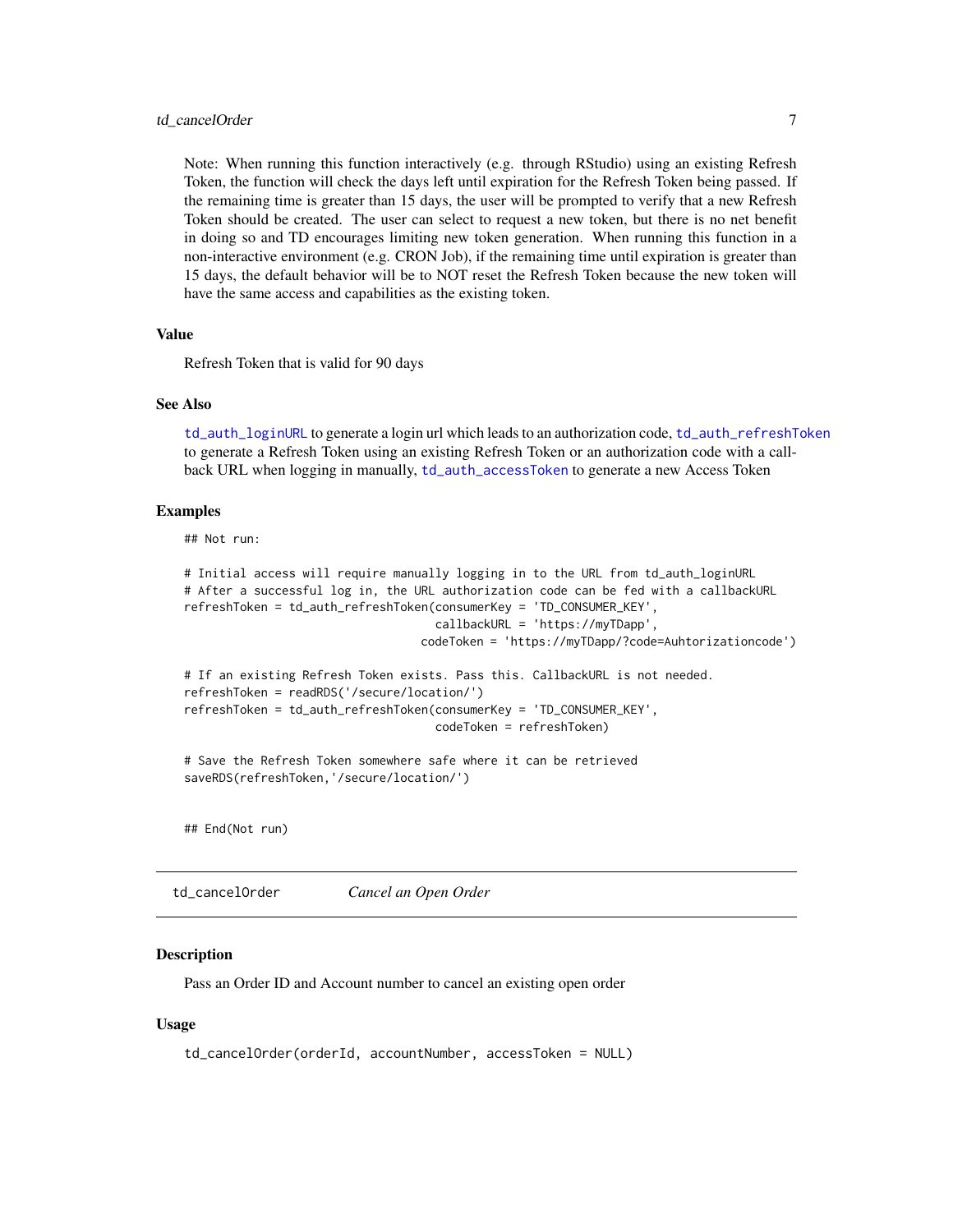#### <span id="page-7-0"></span>Arguments

| orderId     | A valid TD Ameritrade Order ID                                                                                                                                            |
|-------------|---------------------------------------------------------------------------------------------------------------------------------------------------------------------------|
|             | accountNumber — The TD brokerage account number associated with the Access Token                                                                                          |
| accessToken | A valid Access Token must be set using td_auth_accessToken. The most re-<br>cent Access Token will be used by default unless one is manually passed into<br>the function. |

#### Value

order API URL. Message confirming cancellation

#### Examples

```
## Not run:
```
 $td\_cancelOrder(orderId = 123456789, accountNumber = 987654321)$ 

## End(Not run)

td\_marketHours *Get Market Hours*

#### Description

Returns a list output for current day and specified market that details the trading window

#### Usage

```
td_marketHours(
  marketType = c("EQUITY", "OPTION", "BOND", "FUTURE", "FOREX"),
  accessToken = NULL
\mathcal{L}
```
#### Arguments

| marketType  | The asset class to pull: 'EQUITY','OPTION','BOND','FUTURE','FOREX'.<br>Default is EQUITY                                                                                  |
|-------------|---------------------------------------------------------------------------------------------------------------------------------------------------------------------------|
| accessToken | A valid Access Token must be set using td_auth_accessToken. The most re-<br>cent Access Token will be used by default unless one is manually passed into<br>the function. |

#### Value

List output of times and if the current date is a trading day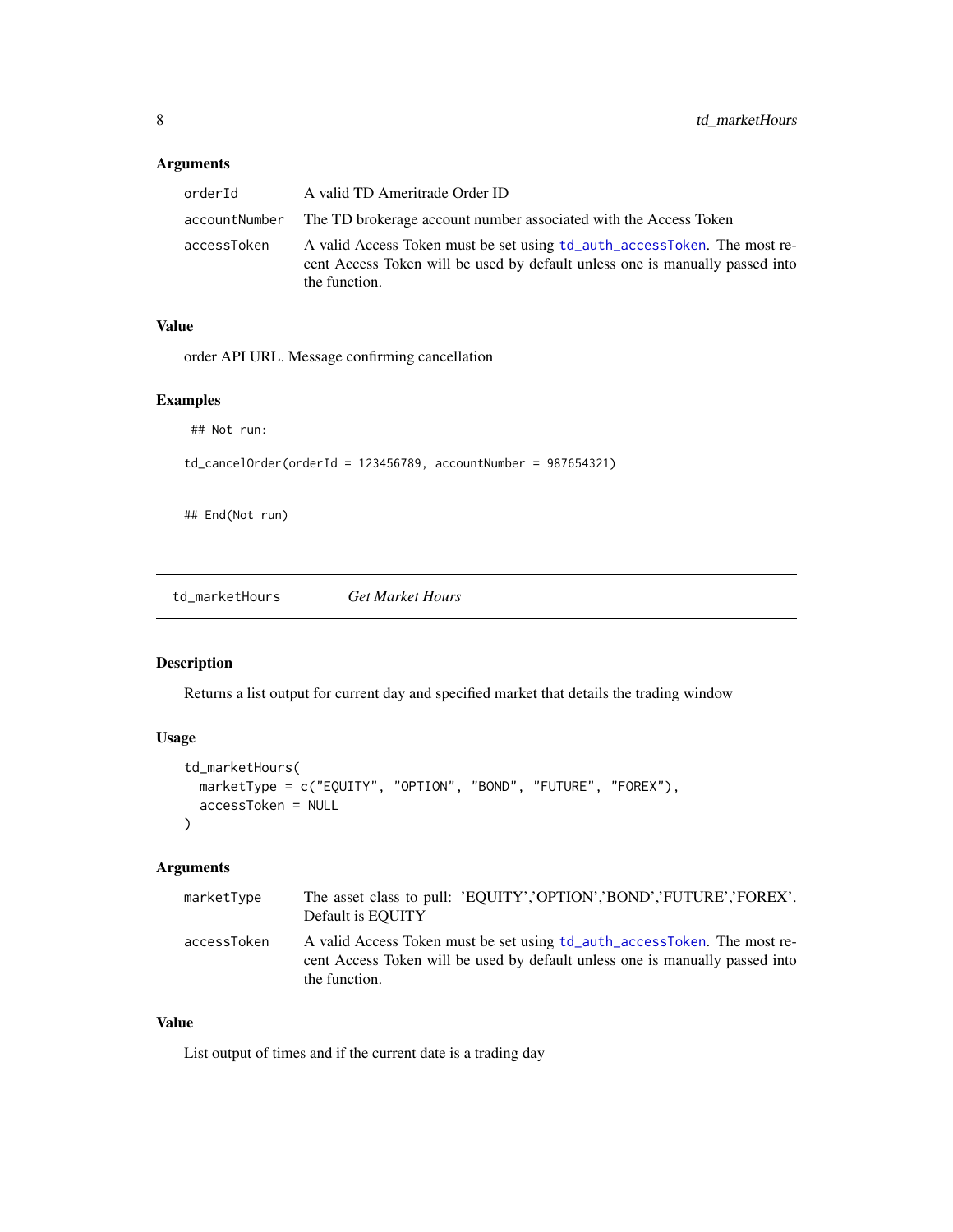#### <span id="page-8-0"></span>td\_optionChain 9

#### Examples

## Not run:

```
# Access Token must be set using td_auth_accessToken
# Market hours for the current date
td_marketHours()
td_marketHours('2020-06-24', 'OPTION')
```
## End(Not run)

td\_optionChain *Get Options Chain*

#### Description

Search an Option Chain for a specific ticker

#### Usage

```
td_optionChain(
  ticker,
  strikes = 10,
  inclQuote = TRUE,
  startDate = Sys.Date(),
  endDate = Sys.Date() + 360,accessToken = NULL
\mathcal{L}
```
#### Arguments

| ticker                | underlying ticker for the options chain                                                                                                                                   |
|-----------------------|---------------------------------------------------------------------------------------------------------------------------------------------------------------------------|
| strikes               | the number of strikes above and below the current strike                                                                                                                  |
| incl <sub>Ouote</sub> | set TRUE to include pricing details (will be delayed if account is set for delayed<br>quotes)                                                                             |
| startDate             | the start date for expiration (should be greater than or equal to today). Format:<br>yyyy-mm-dd                                                                           |
| endDate               | the end date for expiration (should be greater than or equal to today). Format:<br>yyyy-mm-dd                                                                             |
| accessToken           | A valid Access Token must be set using td_auth_accessToken. The most re-<br>cent Access Token will be used by default unless one is manually passed into<br>the function. |

#### Details

Return a list containing two data frames. The first is the underlying data for the symbol. The second item in the list is a data frame that contains the options chain for the specified ticker.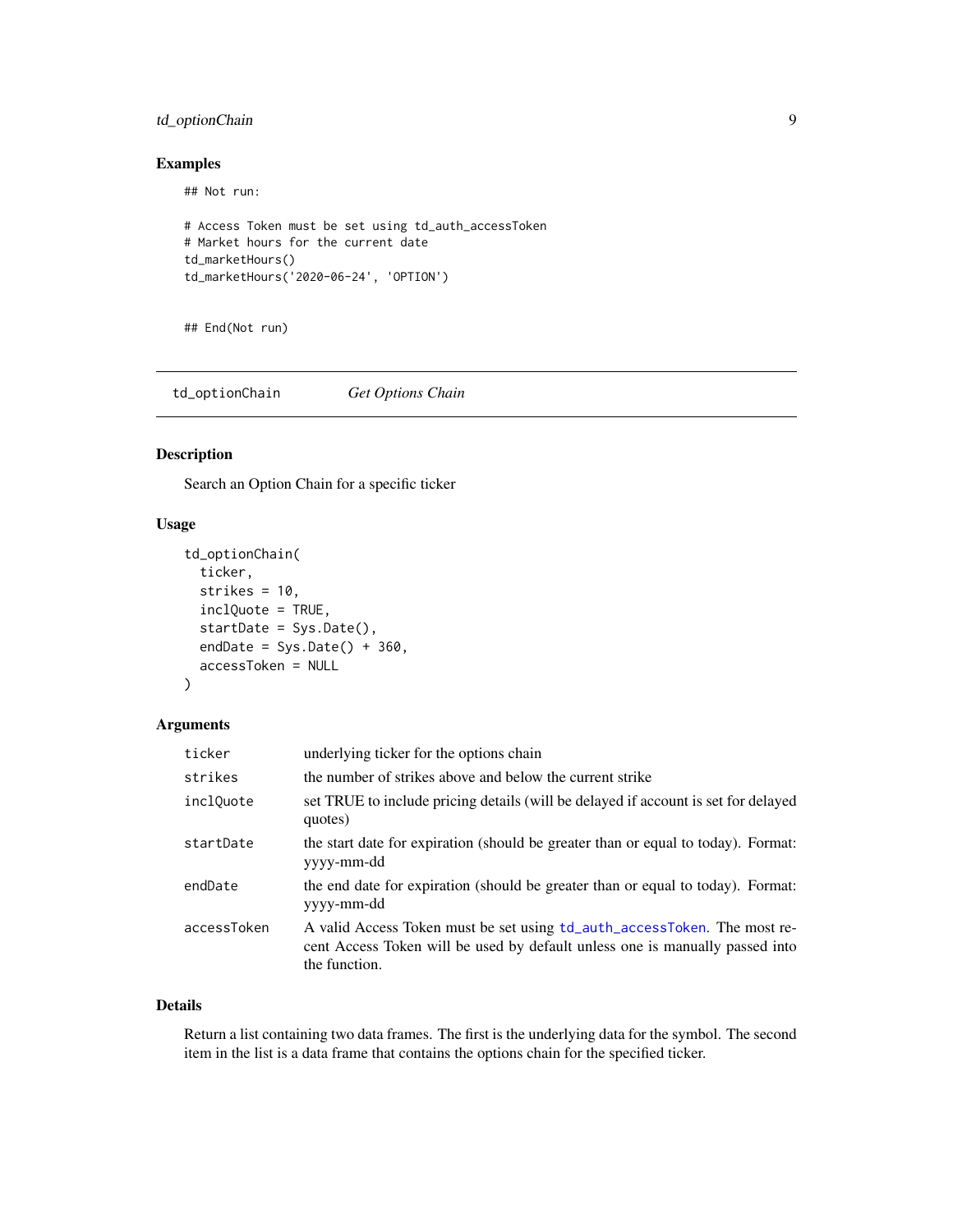<span id="page-9-0"></span>a list of 2 data frames - underlying and options chain

#### Examples

```
## Not run:
# Pull all option contracts expiring over the next 6 months
# with 5 strikes above and below the at-the-money price
td_optionChain(ticker = 'SPY',
            strikes = 5,
            endDate = Sys.Date() + 180)
```
## End(Not run)

td\_orderDetail *Get Details for a Single Order*

#### Description

Pass an order ID and Account number to get details such as status, quantity, ticker, executions (if applicable), account, etc.

#### Usage

```
td_orderDetail(orderId, accountNumber, accessToken = NULL)
```
#### Arguments

| orderId     | A valid TD Ameritrade Order ID                                                                                                                                            |
|-------------|---------------------------------------------------------------------------------------------------------------------------------------------------------------------------|
|             | accountNumber — The TD brokerage account number associated with the Access Token                                                                                          |
| accessToken | A valid Access Token must be set using td_auth_accessToken. The most re-<br>cent Access Token will be used by default unless one is manually passed into<br>the function. |

#### Value

list of order details

#### Examples

```
## Not run:
```
# Get stored refresh token refreshToken = readRDS('/secure/location/')

# generate a new access token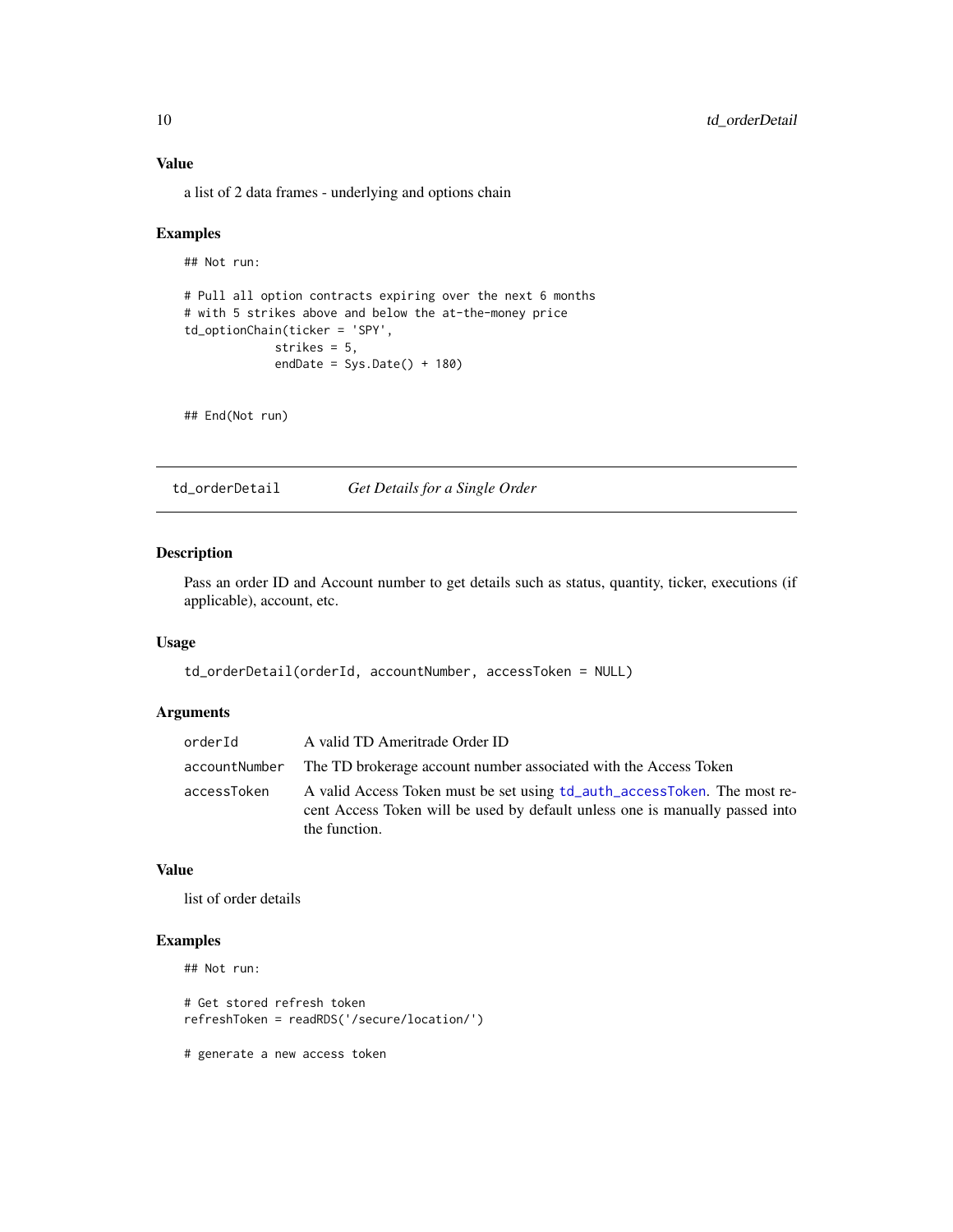#### <span id="page-10-0"></span>td\_orderSearch 11

```
accessToken = td_auth_accessToken(refreshToken, 'consumerKey')
# Get order details for a single order
# Passing Access Token is optional once it's been set
td\_orderDetails(orderId = 123456789, accountNumber = 987654321)
```
## End(Not run)

<span id="page-10-1"></span>td\_orderSearch *Search for orders by date*

#### Description

Search for orders associated with a TD account over the previous 60 days. The result is a list of three objects:

- 1. jsonlite formatted extract of all orders
- 2. all entered orders with details
- 3. a data frame of all executed orders with the executions

#### Usage

```
td_orderSearch(
  accountNumber,
  startDate = Sys.Date() - 30,endDate = Sys.Date(),
 maxResults = 50,
 orderStatus = ",
  accessToken = NULL
)
```

| accountNumber | The TD brokerage account number associated with the Access Token                                                                                                          |
|---------------|---------------------------------------------------------------------------------------------------------------------------------------------------------------------------|
| startDate     | Orders from a certain date with. Format yyyy-mm-dd. TD indicates there is a<br>60 day max, but this limit may not always apply                                            |
| endDate       | Filter orders that occurred before a certain date. Format yyyy-mm-dd                                                                                                      |
| maxResults    | the max results to return in the query                                                                                                                                    |
| orderStatus   | search by order status (ACCEPTED, FILLED, EXPIRED, CANCELED, RE-<br>JECTED, etc)                                                                                          |
| accessToken   | A valid Access Token must be set using td_auth_accessToken. The most re-<br>cent Access Token will be used by default unless one is manually passed into<br>the function. |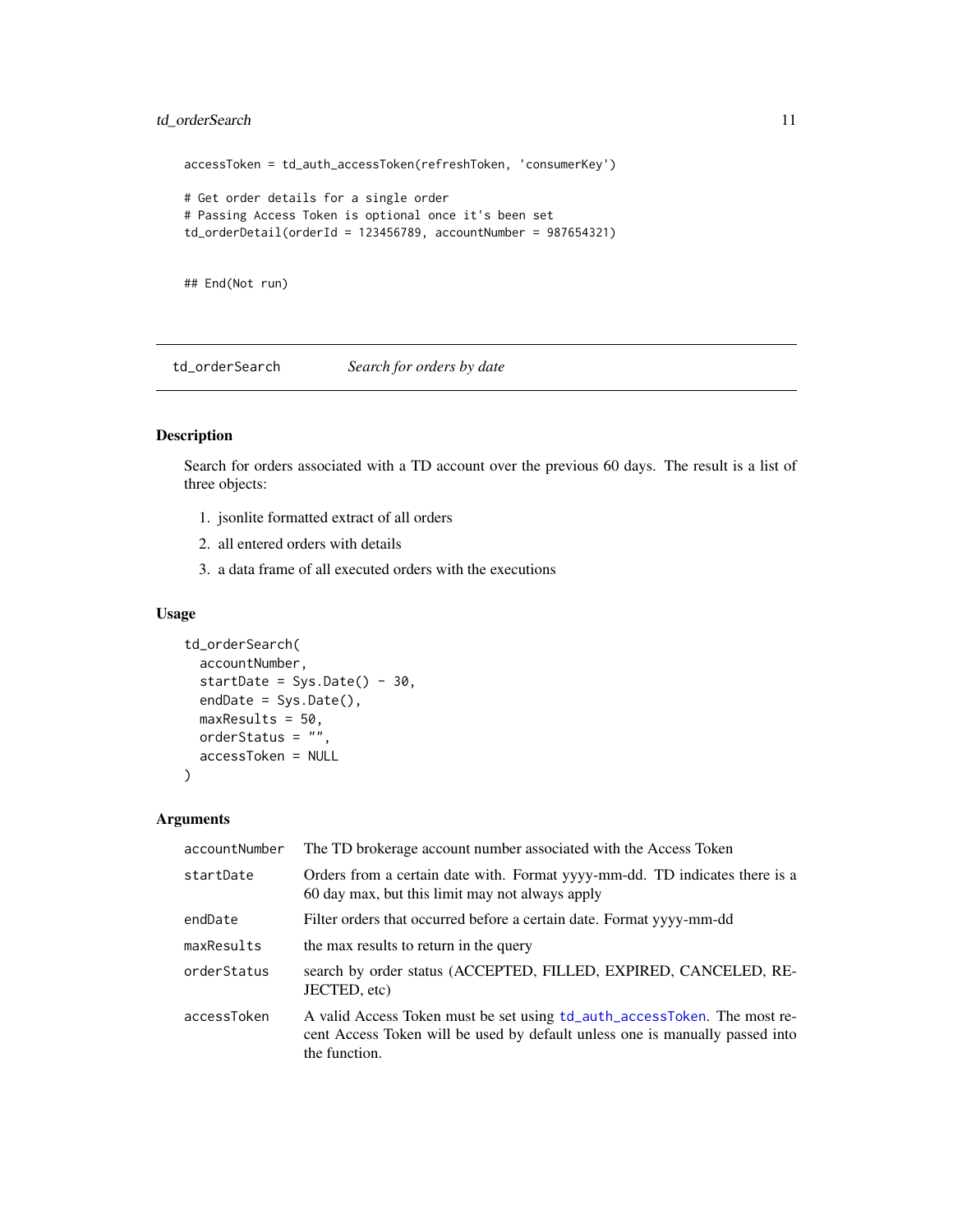#### <span id="page-11-0"></span>Value

a list of three objects: a jsonlite formatted extract of all orders, all entered orders with details, a data frame of all executed orders with the executions

#### Examples

## Not run:

```
# Get all orders run over the last 50 days (up to 500)
td_orderSearch(accountNumber = 987654321,
             startDate = Sys.Date()-days(50),
            maxResult = 500, orderStatus = 'FILLED')
```
## End(Not run)

td\_placeOrder *Place Order for a specific account*

#### Description

Place trades through the TD Ameritrade API using a range of parameters

#### Usage

```
td_placeOrder(
  accountNumber,
  ticker,
  quantity,
  instruction,
  orderType = "MARKET",
  limitPrice = NULL,
  stopPrice = NULL,
  assetType = c("EQUITY", "OPTION"),
  session = "NORMAL",
  duration = "DAY",
  stopPriceBasis = NULL,
  stopPriceType = NULL,
  stopPriceOffset = NULL,
  accessToken = NULL
)
```

| accountNumber | The TD brokerage account number associated with the Access Token                                                        |
|---------------|-------------------------------------------------------------------------------------------------------------------------|
| ticker        | a valid Equity/ETF or option. If needed, use td_symbolDetail to confirm. This<br>should be a ticker/symbol, not a CUSIP |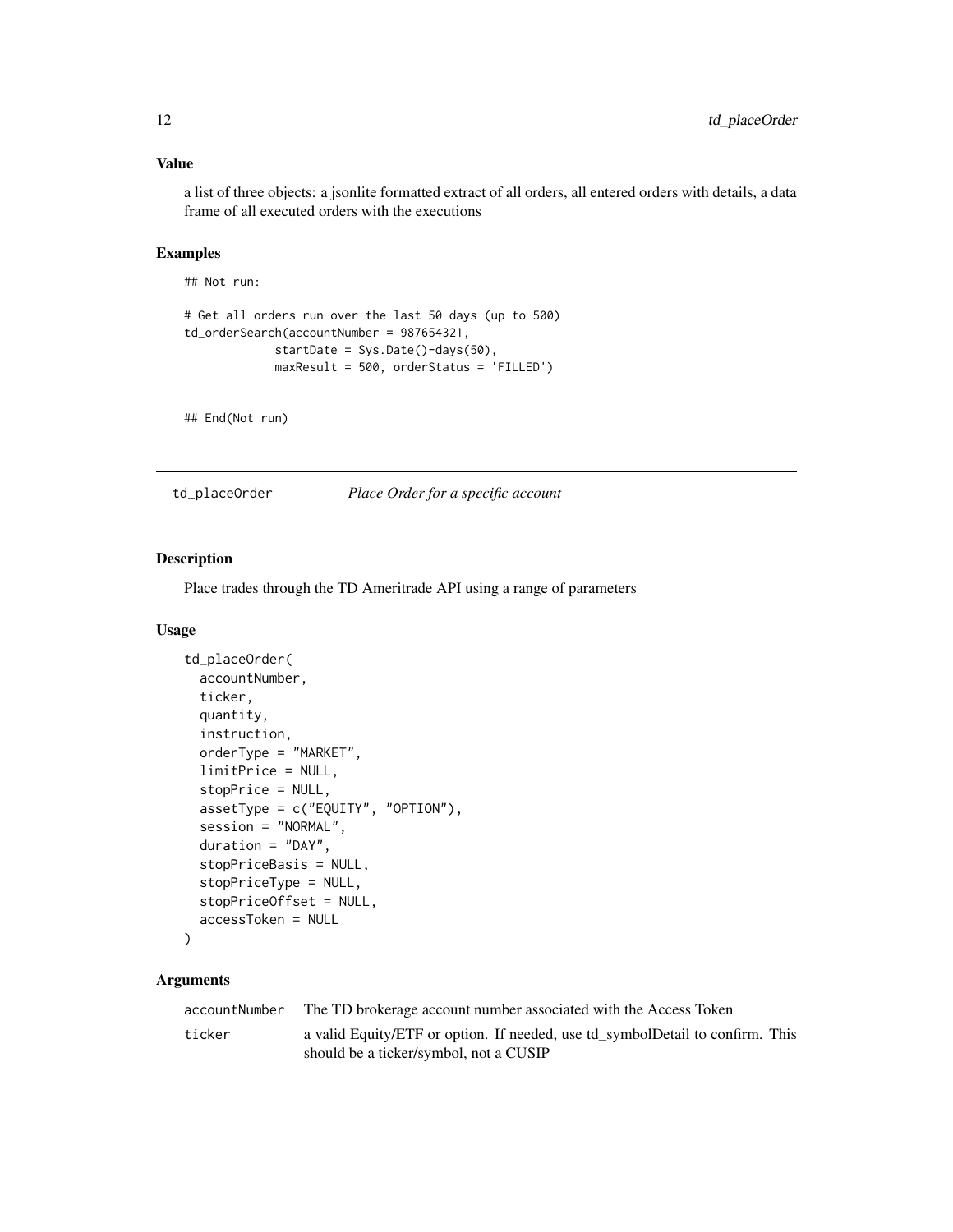<span id="page-12-0"></span>

| quantity        | the number of shares to be bought or sold. Must be an integer.                                                                                                                                           |  |
|-----------------|----------------------------------------------------------------------------------------------------------------------------------------------------------------------------------------------------------|--|
| instruction     | Equity instructions include 'BUY', 'SELL', 'BUY_TO_COVER', or 'SELL_SHORT'.<br>Options instructions include 'BUY_TO_OPEN', 'BUY_TO_CLOSE', 'SELL_TO_OPEN',<br>or 'SELL_TO_CLOSE'                         |  |
| orderType       | MARKET, LIMIT (requiring limitPrice), STOP (requiring stopPrice), STOP_LIMIT,<br>TRAILING_STOP (requiring stopPriceBasis, stopPriceType, stopPriceOffset)                                                |  |
| limitPrice      | the limit price for a LIMIT or STOP_LIMIT order                                                                                                                                                          |  |
| stopPrice       | the stop price for a STOP or STOP_LIMIT order                                                                                                                                                            |  |
| assetType       | EQUITY or OPTION. No other asset types are available at this time. EQUITY<br>is the default.                                                                                                             |  |
| session         | NORMAL for normal market hours, AM or PM for extended market hours                                                                                                                                       |  |
| duration        | how long will the trade stay open without a fill: DAY, GOOD_UNTIL_CANCEL,<br>FILL_OR_KILL                                                                                                                |  |
|                 | stopPriceBasis LAST, BID, or ASK which is the basis for a STOP, STOP_LIMIT, or TRAIL-<br>ING_STOP                                                                                                        |  |
| stopPriceType   | the link to the stopPriceBasis. VALUE for dollar difference or PERCENT for a<br>percentage offset from the price basis                                                                                   |  |
| stopPriceOffset |                                                                                                                                                                                                          |  |
|                 | an integer that indicates the offset used for the stopPriceType, 10 and PERCENT<br>is a 10 percent offset from the current price basis. 5 and VALUE is a 5 dollar<br>offset from the current price basis |  |
| accessToken     | A valid Access Token must be set using td_auth_accessToken. The most re-<br>cent Access Token will be used by default unless one is manually passed into<br>the function.                                |  |

A valid account and access token must be passed. An access token will be passed by default when [td\\_auth\\_accessToken](#page-2-1) is executed successfully and the token has not expired, which occurs after 30 minutes. Only equities and options can be traded at this time. This function is built to allow a single trade submission. More complex trades can be executed through the API, but a custom function or submission will need to be constructed. To build more custom trading strategies, reference the [TD Ameritrade API Instructions](https://developer.tdameritrade.com/account-access/apis) or the [order sample guide.](https://developer.tdameritrade.com/content/place-order-samples) A full list of the input parameters and details can be found at the links above. Please note that in rare cases, the documentation may not be accurate in the API section, so the Order Sample guide is a better reference. TEST ALL ORDERS FIRST WITH SMALL DOLLAR AMOUNTS!!!

Four parameters are required for submission: ticker, instruction, quantity, and account number associated with the Access Token. The following parameters default: session - NORMAL, duration - DAY, asset type - EQUITY, and order type - MARKET

#### Value

the trade id, account id, and other order details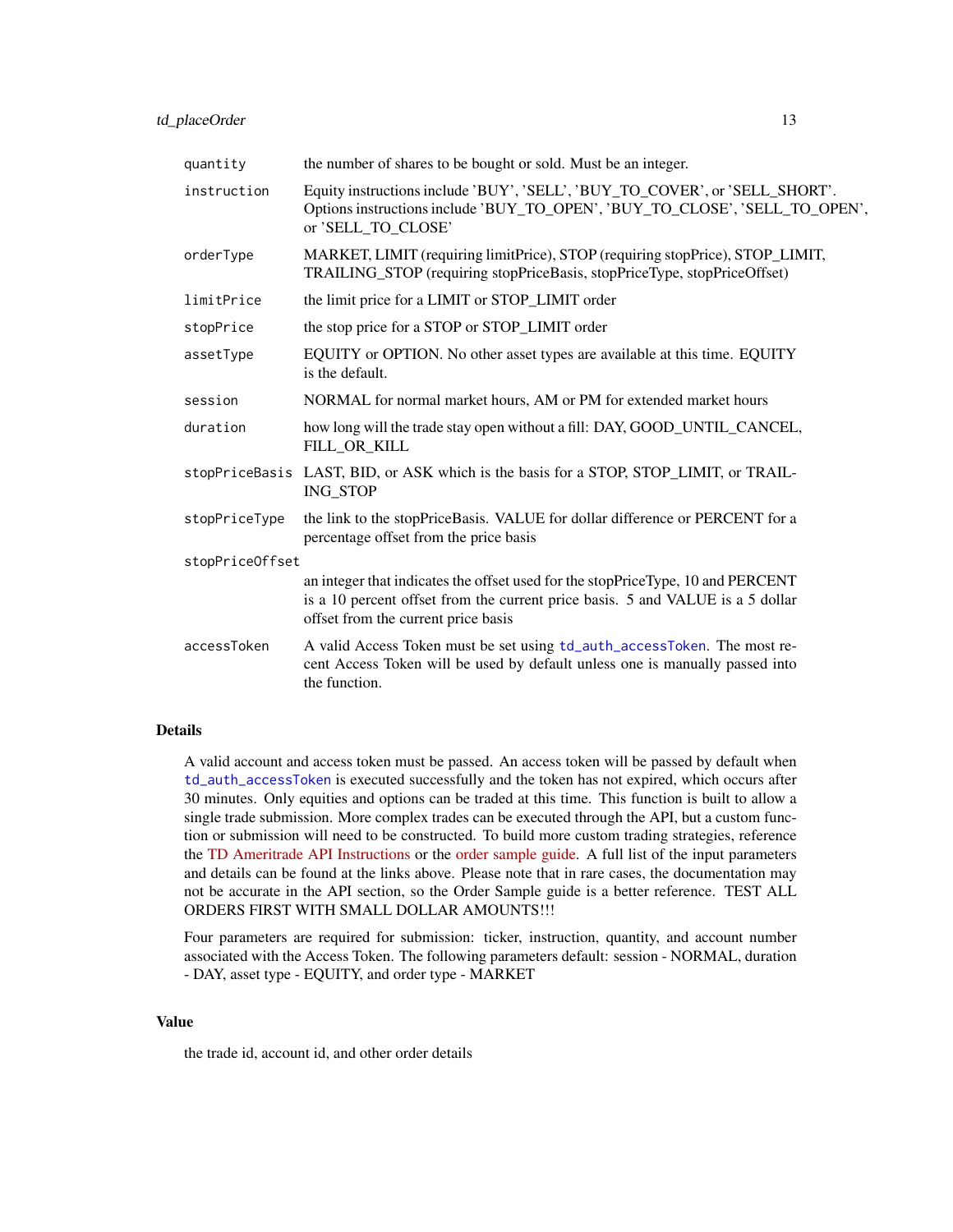#### Warning

TRADES THAT ARE SUCCESSFULLY ENTERED WILL BE SUBMITTED IMMEDIATELY THERE IS NO REVIEW PROCESS. THIS FUNCTION HAS HUNDREDS OF POTENTIAL COMBINATIONS AND ONLY A HANDFUL HAVE BEEN TESTED. IT IS STRONGLY REC-OMMENDED TO TEST THE DESIRED ORDER ON A VERY SMALL QUANTITY WITH LITTLE MONEY AT STAKE. ANOTHER OPTION IS TO USE LIMIT ORDERS FAR FROM THE CURRENT PRICE. TD AMERITRADE HAS THEIR OWN ERROR HANDLING BUT IF A SUCCESSFUL COMBINATION IS ENTERED IT COULD BE EXECUTED IMMEDIATELY. DOUBLE CHECK ALL ENTRIES BEFORE SUBMITTING.

#### Examples

## Not run:

```
# Get stored refresh token
refreshToken = readRDS('/secure/location/')
# generate a new access token
accessToken = td_auth_accessToken(refreshToken, 'consumerKey')
# Set Account Number
accountNumber = 1234567890# Standard market buy order
# Every order must have at least these 4 paramters
td_placeOrder(accountNumber = accountNumber,
            ticker = 'AAPL',
            quantity = 1,
            instruction = 'buy')
# Stop limit order - good until canceled
td_placeOrder(accountNumber = accountNumber,
            ticker = 'AAPL',
            quantity = 1,
            instruction = 'sell',
            duration = 'good_till_cancel',
            orderType = 'stop_limit',
            limitPrice = 98,
            stopPrice = 100)
# Trailing Stop Order
td_placeOrder(accountNumber = accountNumber,
            ticker='AAPL',
            quantity = 1,
            instruction='sell',
            orderType = 'trailing_stop',
            stopPriceBasis = 'BID',
            stopPriceType = 'percent',
            stopPriceOffset = 10)
# Option Order with a limit price
```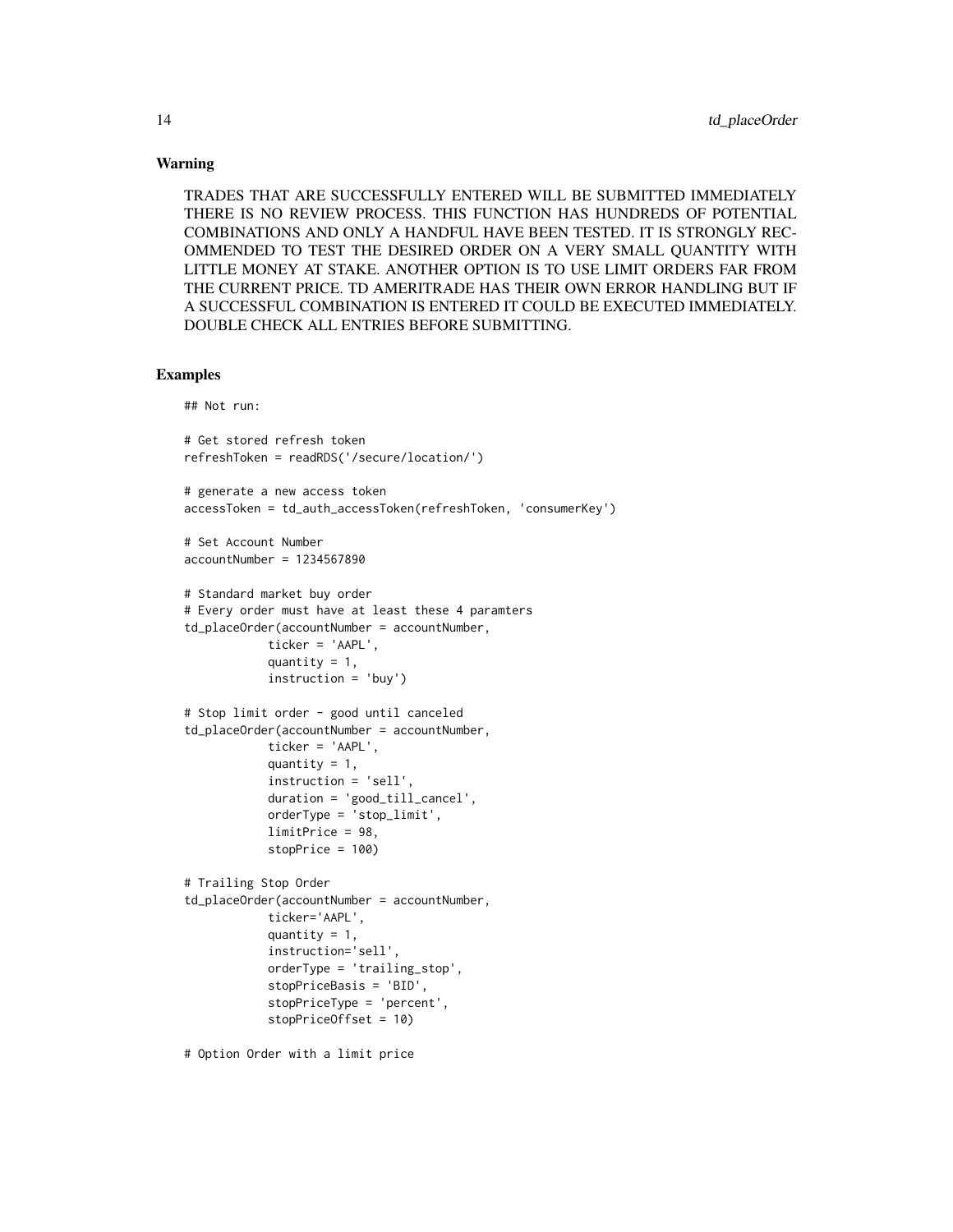#### <span id="page-14-0"></span>td\_priceHistory 15

```
td_placeOrder(accountNumber = accountNumber,
           ticker = 'SLV_091820P24.5',
            quantity = 1,
            instruction = 'BUY_TO_OPEN',
            duration = 'Day',
            orderType = 'LIMIT',
            limitPrice = .02,
            assetType = 'OPTION')
```
## End(Not run)

td\_priceHistory *Get price history for a multiple securities*

#### Description

Open, Close, High, Low, and Volume for one or more securities

#### Usage

```
td_priceHistory(
  tickers = c("AAPL", "MSFT"),
 startDate = Sys.Date() - 30,endDate = Sys.Date(),
 freq = c("daily", "1min", "5min", "10min", "15min", "30min"),
 accessToken = NULL
)
```

| tickers     | a vector of tickers - no more than 15 will be pulled. for bigger requests, split up<br>the request or use Tiingo, FMP Cloud, or other free data providers                 |
|-------------|---------------------------------------------------------------------------------------------------------------------------------------------------------------------------|
| startDate   | the Starting point of the data                                                                                                                                            |
| endDate     | the Ending point of the data                                                                                                                                              |
| freg        | the frequency of the interval. Can be daily, 1min, 5min, 10min, 15min, or 30min                                                                                           |
| accessToken | A valid Access Token must be set using td_auth_accessToken. The most re-<br>cent Access Token will be used by default unless one is manually passed into<br>the function. |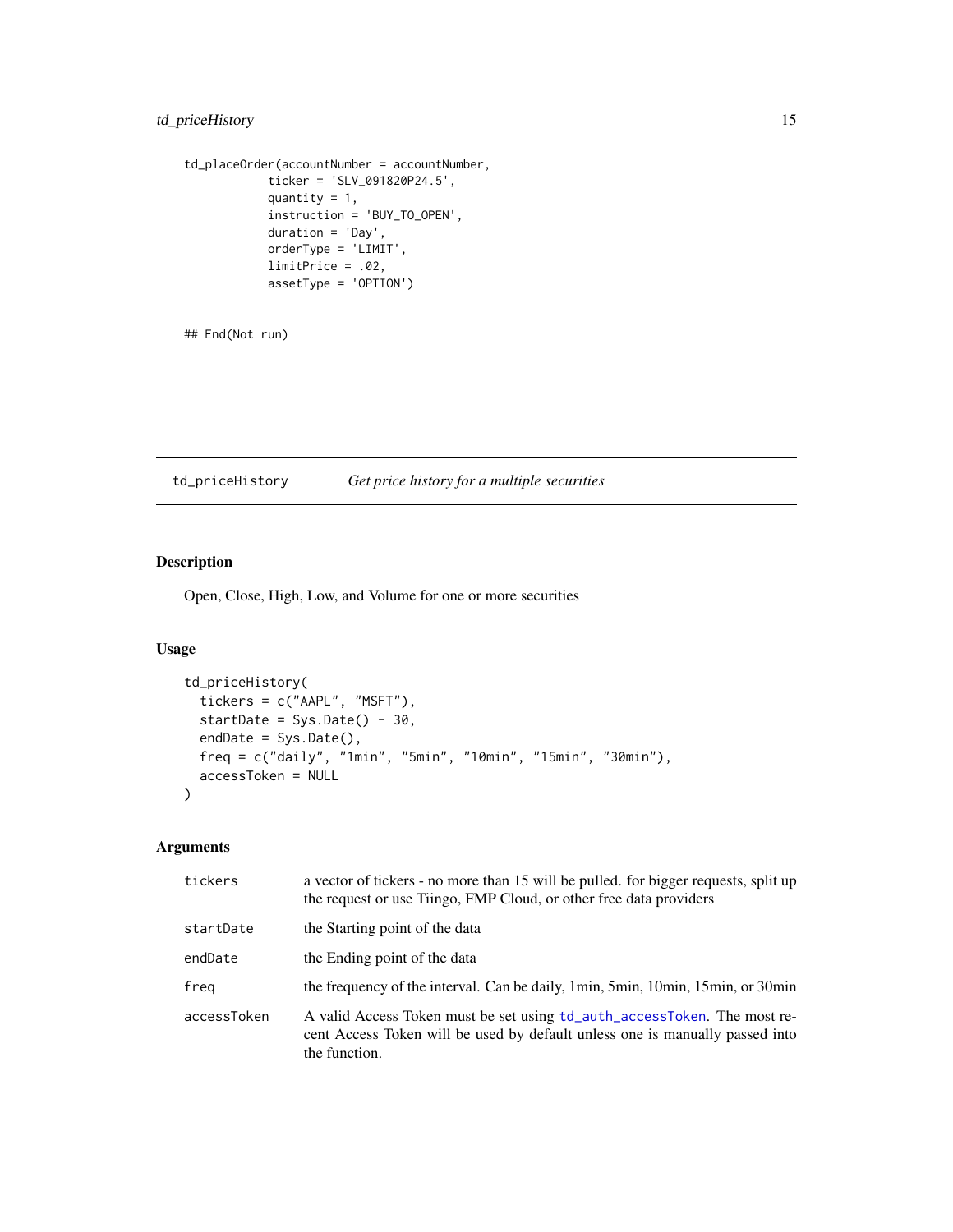Pulls price history for a list of security based on the parameters that include a date range and frequency of the interval. Depending on the frequency interval, data can only be pulled back to a certain date. For example, at a one minute interval, data can only be pulled for 30-35 days. Prices are adjusted for splits but not dividends.

PLEASE NOTE: Large data requests will take time to pull back because of the looping nature. TD Does not allow bulk ticker request, so this is simply running each ticker individually. For faster and better historical data pulls, try Tiingo or FMP Cloud

#### Value

a tibble of historical price data

#### Examples

## Not run:

```
# Set the access token and a provide a vector of one or more tickers
refreshToken = readRDS('/secure/location/')
accessToken = td_auth_accessToken(refreshToken, 'consumerKey')
tickHist5min = td_priceHistory(c('TSLA','AAPL'), freq='5min')
```

```
# The default is daily. Access token is optional once it's been set
tickHistDay = td_priceHistory(c('SPY','IWM'), startDate = '1990-01-01')
```
## End(Not run)

td\_priceQuote *Get Quotes for specified tickers in List form*

#### Description

Enter tickers for real time or delayed quotes returned as a list

#### Usage

```
td_priceQuote(tickers = c("AAPL", "MSFT"), output = "df", accessToken = NULL)
```

| tickers     | One or more tickers                                                                                                                                                       |
|-------------|---------------------------------------------------------------------------------------------------------------------------------------------------------------------------|
| output      | indication on whether the data should be returned as a list or df. The default is<br>'df' for data frame, anything else would be a list.                                  |
| accessToken | A valid Access Token must be set using td_auth_accessToken. The most re-<br>cent Access Token will be used by default unless one is manually passed into<br>the function. |

<span id="page-15-0"></span>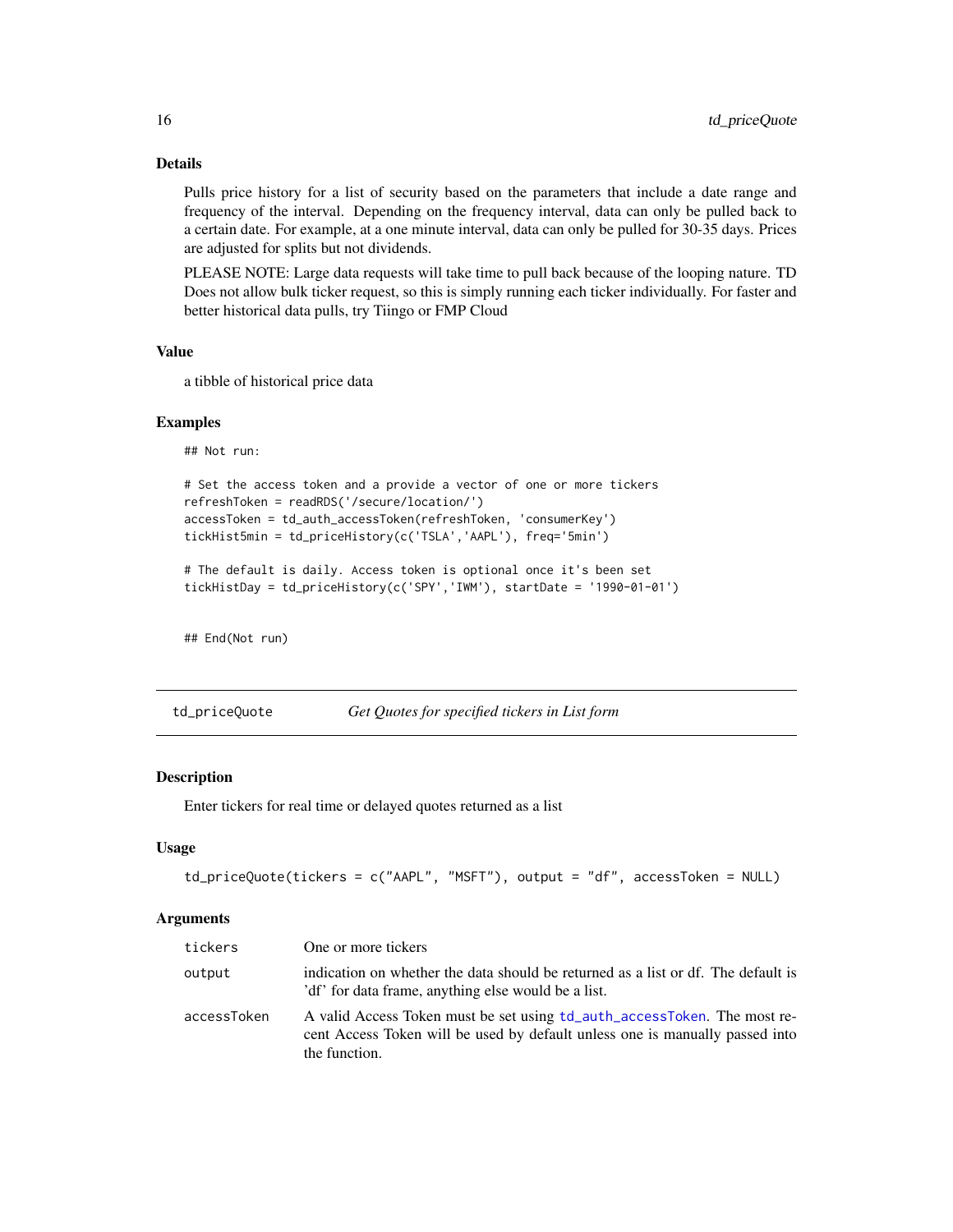<span id="page-16-0"></span>Quotes may be delayed depending on agreement with TD Ameritrade. If the account is set up for real-time quotes then this will return real-time. Otherwise the quotes will be delayed.

#### Value

a list or data frame with quote details for each valid ticker submitted

#### Examples

```
## Not run:
```

```
# Get stored refresh token
refreshToken = readRDS('/secure/location/')
# generate a new access token
accessToken = td_auth_accessToken('consumerKey', refreshToken)
# Pass one or more tickers as a vector
# accessToken is optional once it is set
quoteSPY = td_priceQuote('SPY')
quoteList = td_priceQuote(c('GOOG','TSLA'), output = 'list', accessToken)
```
## End(Not run)

td\_symbolDetail *Get ticker details*

#### Description

Get identifiers and fundamental data for a specific ticker

#### Usage

```
td_symbolDetail(ticker, accessToken = NULL)
```
#### Arguments

| ticker      | a valid ticker or symbol                                                                                                                                                  |
|-------------|---------------------------------------------------------------------------------------------------------------------------------------------------------------------------|
| accessToken | A valid Access Token must be set using td_auth_accessToken. The most re-<br>cent Access Token will be used by default unless one is manually passed into<br>the function. |

#### Value

data frame of ticker details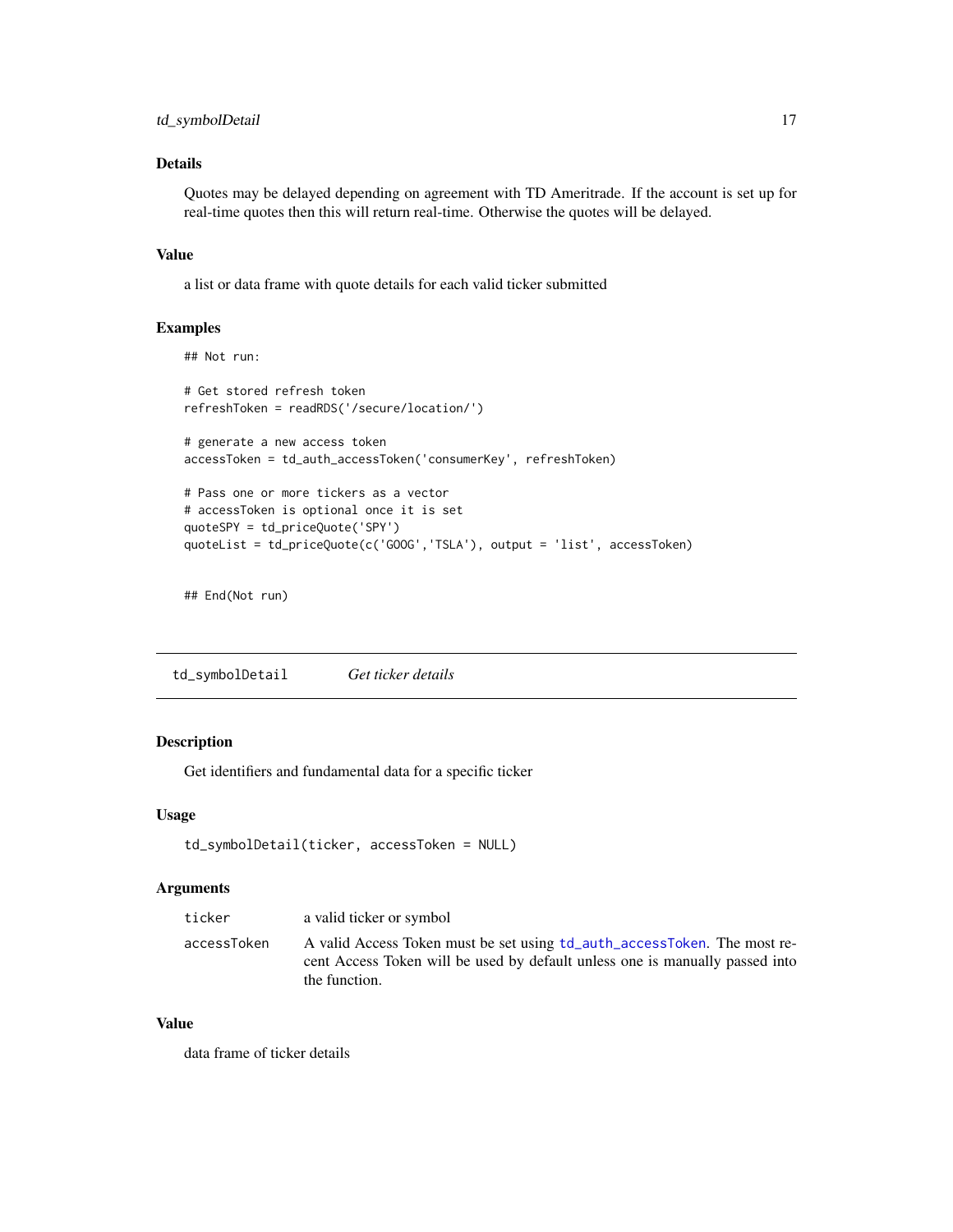#### Examples

## Not run:

```
# Details for Apple
td_symbolDetail('AAPL')
```
## End(Not run)

td\_transactSearch *Search for all Transaction types*

#### Description

Can pull trades as well as transfers, dividend reinvestment, interest, etc. Any activity associated with the account.

#### Usage

```
td_transactSearch(
 accountNumber,
  startDate = Sys.Date() - 30,endDate = Sys.Date(),
 transType = "All",accessToken = NULL
)
```
#### Arguments

| accountNumber | The TD brokerage account number associated with the Access Token                                                                                                          |
|---------------|---------------------------------------------------------------------------------------------------------------------------------------------------------------------------|
| startDate     | Transactions after a certain date. Will not pull back transactions older than 1<br>year. format yyyy-mm-dd                                                                |
| endDate       | Filter transactions that occurred before a certain date. format yyyy-mm-dd                                                                                                |
| transType     | Filter for a specific Transaction type. No entry will return all types. For ex-<br>ample: TRADE, CASH_IN_OR_CASH_OUT, CHECKING, DIVIDEND, IN-<br><b>TEREST, OTHER</b>     |
| accessToken   | A valid Access Token must be set using td_auth_accessToken. The most re-<br>cent Access Token will be used by default unless one is manually passed into<br>the function. |

#### Value

a jsonlite data frame of transactions

<span id="page-17-0"></span>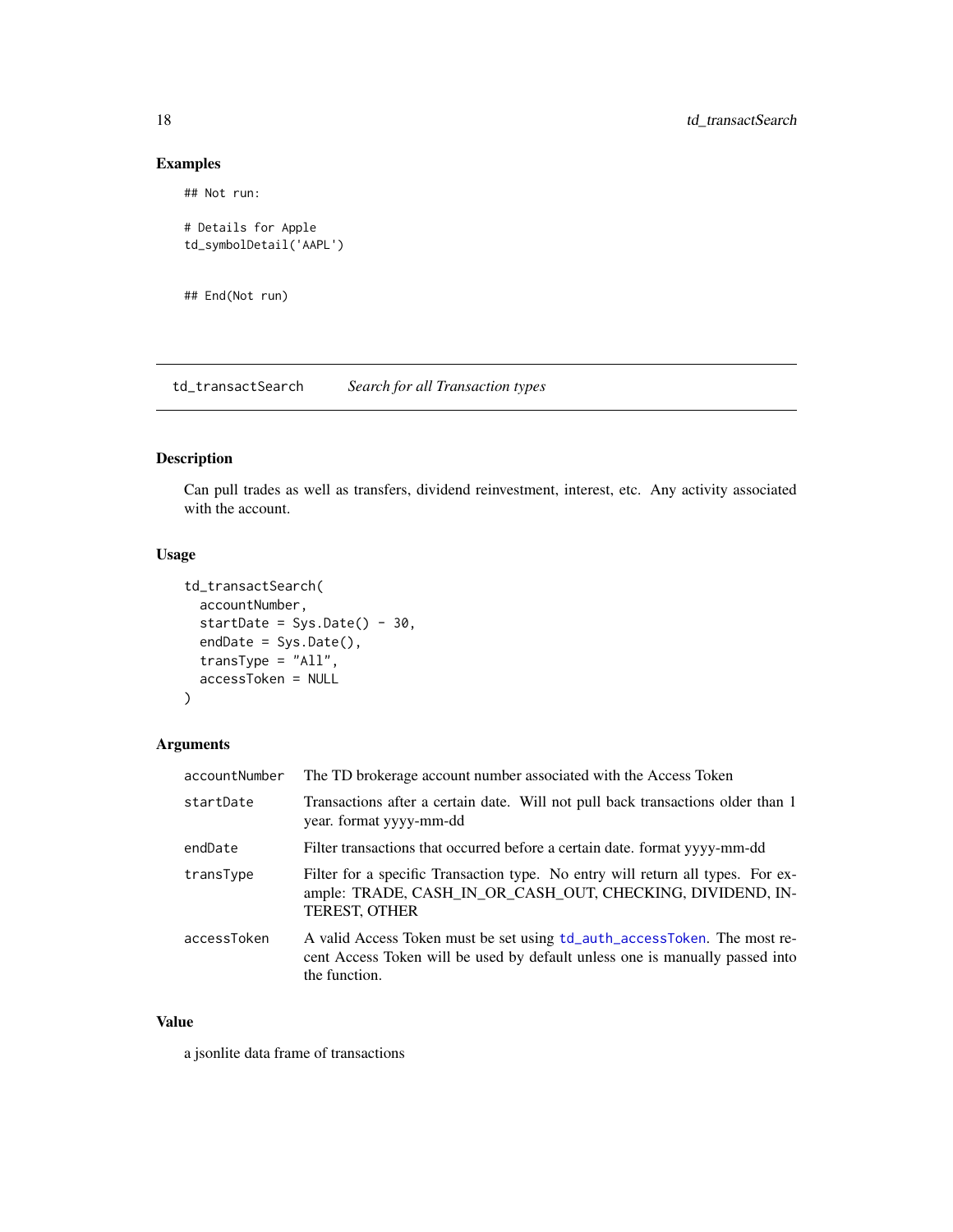#### td\_transactSearch 19

### Examples

## Not run:

```
# Access Token must be set using td_auth_accessToken
# Transactions for the last 5 days
td_transactSearch(accountNumber = 987654321,
               startDate = Sys.Date()-days(5))
```
## End(Not run)